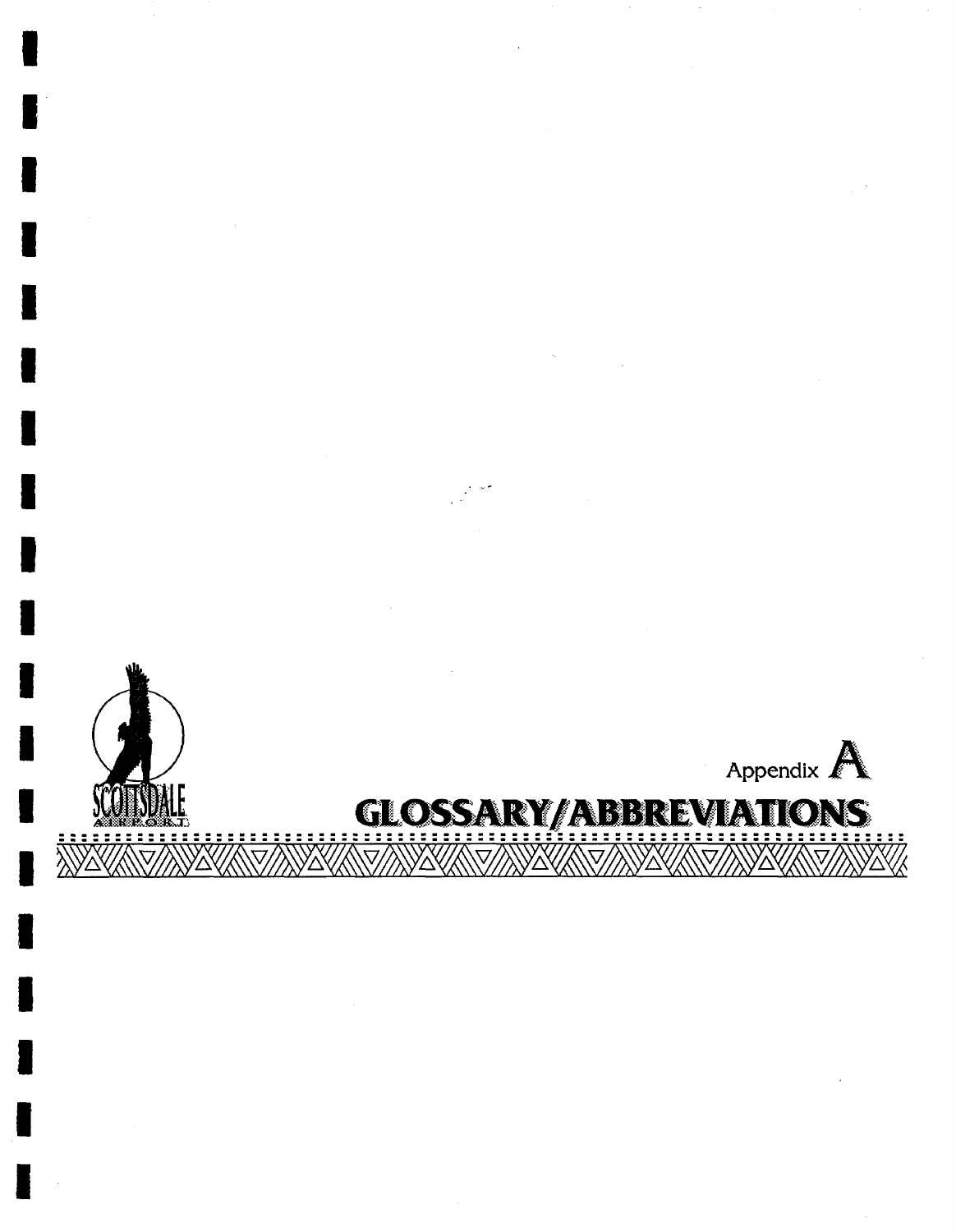## **I GLOSSARY**

**I** 

**I** 

**!** 

**I** 

**I** 

**I** 

**I** 

**I** 

**I** 

**!** 

**I** 

**i** 

**I** 

**i** 

**I** 

Included in the following pages are a number of terms with appropriate definitions to assist the reader in understanding the technical language included in this document.

Air carrier: an operator which: (1) performs at least five round trips per week between two or more points and publish flight schedules which specify the times, days of the week and places between which such flights are performed; or (2) transport mail by air pursuant to a current contract with the U.S. Postal Service. Certified in accordance with Federal Aviation Regulation (FAR) Parts 121 and 127.

Air Taxi: An air carrier certificated in accordance with FAR Part 135 and authorized to provide, on demand, public transportation of persons and property by aircraft. Generally operates small aircraft "for hire" for specific trips.

Airport Traffic Control Tower (ATCT): a central operations facility in the terminal air traffic control system, consisting of a tower, including an associated IFR room if radar equipped, using air/ground communications and/or radar, visual signaling and other devices, to provide safe and expeditious movement of terminal air traffic.

Air Route Traffic Control Center (ARTCC): a facility established to provide air traffic control service to aircraft operating on an IFR flight plan within controlled airspace and principally during the enrouto phase of flight.

Approach Lighting System (ALS): an airport lighting facility which provides visual guidance to landing aircraft by radiating light beams by which the pilot aligns the aircraft with the extended centerline of the runway on his final approach and landing.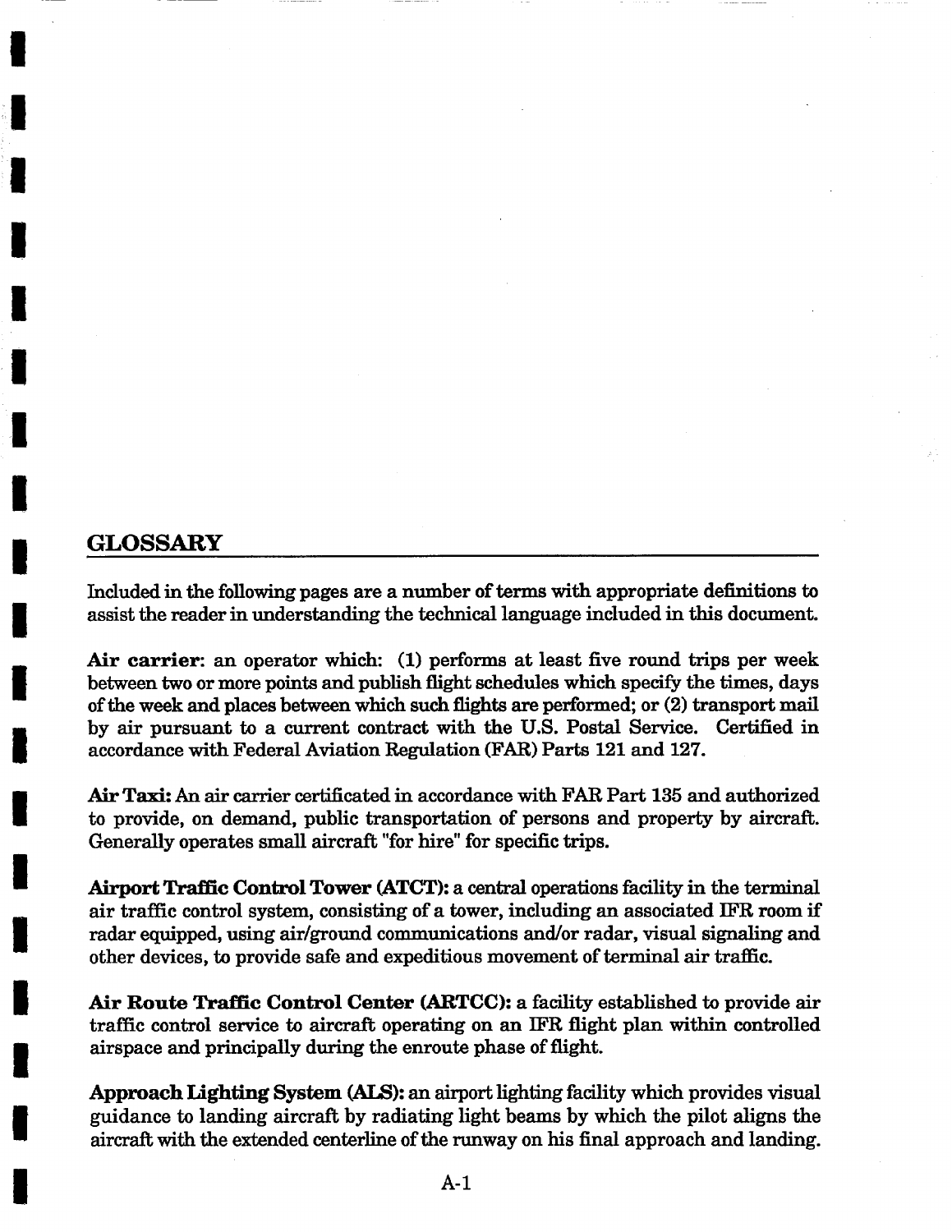Azimuth: horizontal direction or bearing; usually measured from the reference point of 0 degrees clockwise through 360 degrees.

**I** 

**I** 

**I** 

**I** 

**I** 

**I** 

**I** 

**I** 

**I** 

**I** 

**I** 

**I** 

**I** 

**I** 

**I** 

**I** 

**I** 

**I** 

**I** 

Base leg: a flight path at right angles to the landing runway **off its** approach end. The base leg normally extends from the downwind leg to the intersection of the extended runway centerline.

**Compass locator (LOM LMM): a low power low/medium frequency radio-beacon**  installed in conjunction with the instrument landing system at one or two of the marker sites.

**Control zone:** airspace extending upward from the ground which may include one or more airports and is normally a circular area of five statute miles in radius with extensions, where necessary, to include instrument approach and departure paths.

**Displaced** threshold: a threshold that is located at a point on the runway other than the designated beginning of the runway.

**Distance Measuring Equipment (DME): equipment (airborne and ground) used to**  measure, in nautical miles, the slant range distance of an aircraft from the DME navigational aid.

DNL: day-night noise level. The daily average noise metric in which that noise occurring between 10:00 p.m. and 7:00 a.m. is penalized by 10 times.

Downwind leg: A flight path parallel to the landing runway in the direction *opposite*  the landing direction.

**Duration:** length of time, in seconds, a noise event such as an aircraft flyover is experienced. (May refer to the length of time a noise event exceeds a specified threshold level.)

**Enplaned passengers:** the total number of revenue passengers boarding aircraft, including originating, stop-over, and transfer passengers, in scheduled and nonscheduled airlines.

**Fixed Base Operator (FBO):** a provider of service to users of an airport. Such services include, but are not limited to, fueling, hangaring, flight training, repair and maintenance.

General aviation (GA): that portion of civil aviation which encompasses all facets of aviation except air carriers holding a Certificate of Convenience and Necessity, large aircraft commercial operators military aircraft.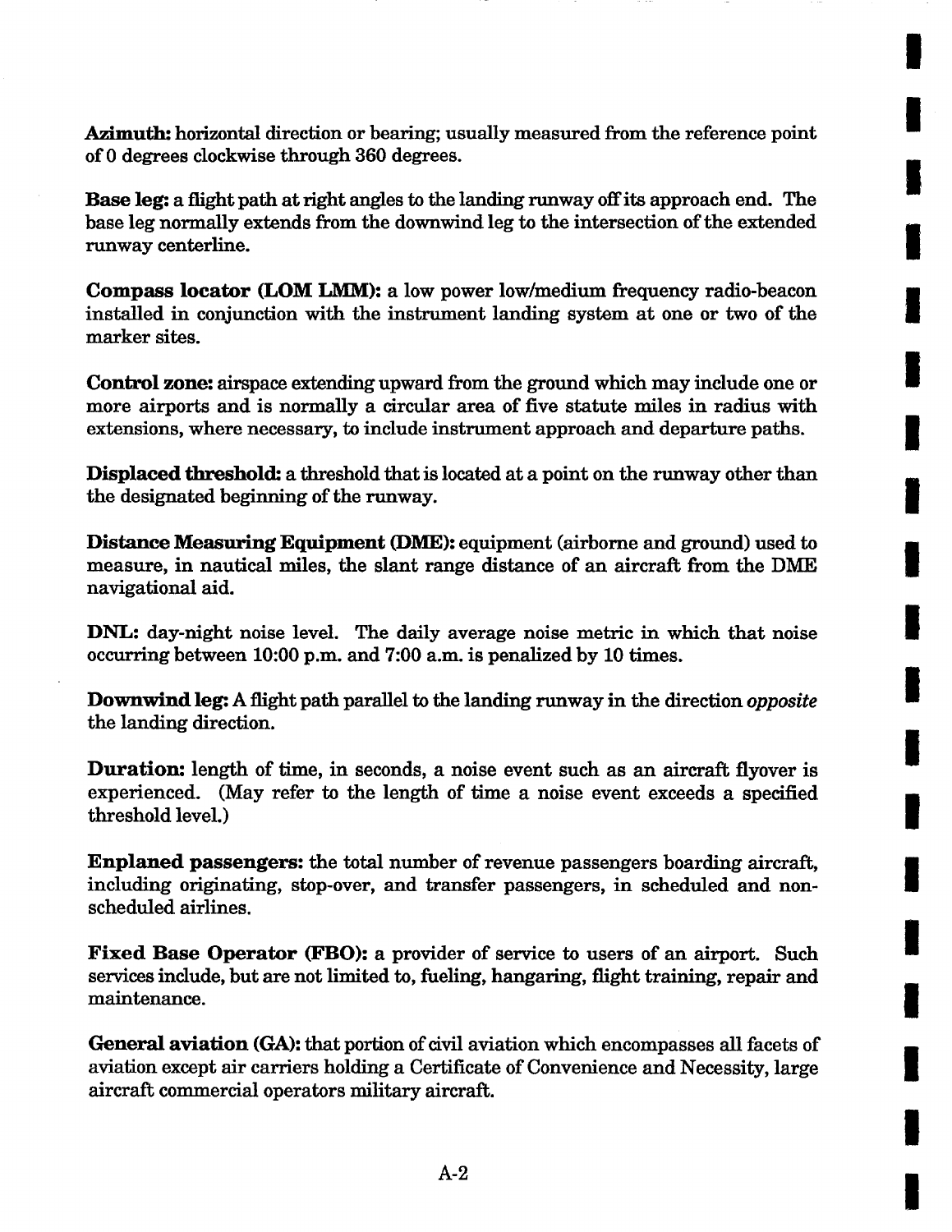Glide slope: electrical equipment that emits signals which provide vertical guidance by reference to airborne instruments during instrument approaches such as an ILS, or visual ground aids, such as VASI, which provide vertical guidance for a VFR approach or for the visual portion of an instrument approach and landing.

**I** 

**I** 

**I** 

**I** 

**I** 

**I** 

**I** 

**I** 

**I** 

**I** 

i

**I** 

**I** 

**!** 

**I** 

**I** 

**I** 

**I** 

**I** 

**Global Positioning** Satellite System (GPS): a navigational system utilizing satellites to provide non-precision guidance in azimuth, elevation, and distance measurement.

Ground effect: the excess attenuation attributed to absorption or reflection of noise by man-made or natural features on the ground surface.

Instrument approach: a series of predetermined maneuvers for the orderly transfer of an aircraft under instrument flight conditions from the beginning of the initial approach to a landing, or to a point from which a landing may be made visually. It is prescribed and approved for a specific airport by competent authority.

**Instrument Flight Rules (IFR):** rules governing the procedures for conducting instrument flight. Also a term used by pilots and controllers to indicate type of flight plan.

Instrument Landing System (ILS): a precision instrument approach system which normally consists of the following electronic components and visual aids: localizer, glide slope, outer marker, middle market, and approach lights.

Localizer (LOC): providing horizontal guidance to the runway centerline for aircraft during approach and landing by radiating a directional pattern of radio waves modulated by two signals which, when received with equal intensity, are displayed by compatible airborne equipment as an "on-course" indication, and when received in unequal intensity are displayed as an "off-course" indication.

Localizer type directional aid (LDA): a facility of comparable utility and accuracy to a localizer, but is not part of a complete ILS and is not aligned with the runway.

Missed approach: an instrument approach not completed by landing. This may be due to visual contact not established at authorized minimums or instructions from air traffic control, or other reasons.

Non-directional beacon (NDB): a radio beacon transmitting non-directional signals that a pilot of an aircraft equipped with direction finding equipment can determine his/her bearing to or from the radio beacon and "home" on or track to or from the station. When the radio beacon is installed in conjunction with the Instrument Landing System market, it is normally called a Compass Locator.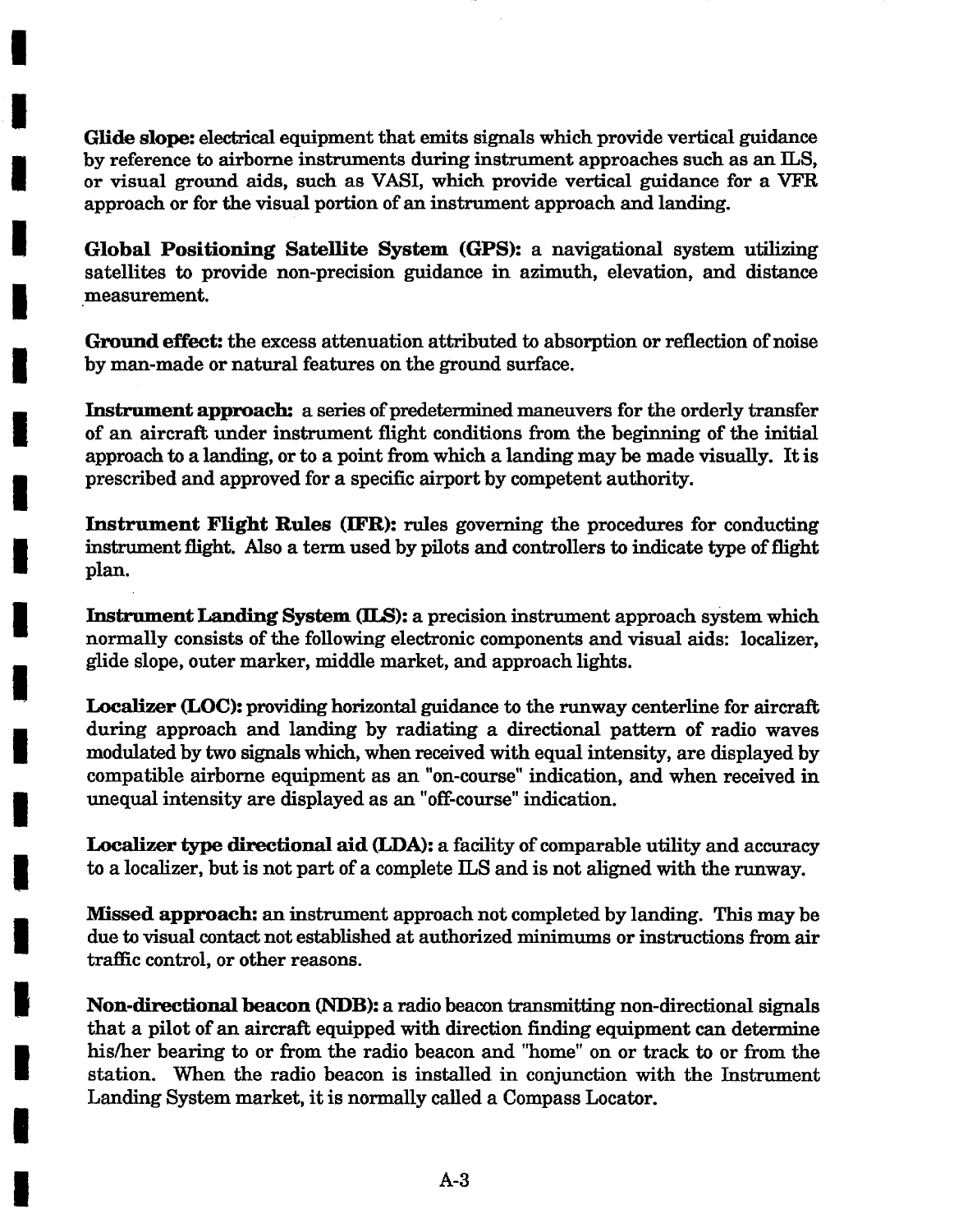**Nonprecision approach** procedure: a standard instrument approach procedure in which no electronic glide slope is provided, such as VOR, TACAN, GPS, NDB, or LOC.

**I** 

**I** 

**I** 

**I** 

**I** 

**I** 

**i** 

**I** 

**i** 

**I** 

**I** 

**I** 

**I** 

**I** 

**I** 

**I** 

**I** 

**I** 

**I** 

**Operation:** a take-off or a landing.

**Outer marker (OM):** an ILS navigation facility in the terminal area navigation system located four to seven miles from the runway edge on the extended centerfine indicating to the pilot, that he/she is passing over the facility and can begin final approach.

**Precision Approach Path** Indicator (PAPI): an airport lighting facility in the terminal area navigation system used primarily under VFR conditions. The PAPI provides visual decent guidance to aircraft on approach to landing through a single row of two to four lights, radiating a high intensity red or white beam to indicate whether the pilot is above or below the required approach path to the runway. The PAPI has an effective visual range of 5 miles during the day and 20 miles at night.

**Precision approach procedure: a standard instrument approach procedure in**  which an electronic glide slope is provided, such as ILS. GPS precision approach may be provided in the future.

**Precision instrument runway: a runway having a existing Instrument Landing**  System (ILS).

Reliever Airport: an airport to serve general aviation aircraft which might otherwise use a congested air carrier served airport.

Vector: a heading issued to a pilot to provide navigational guidance by radar.

Victor airway: a control area or portion thereof established in the form of a corridor, the centerline of which is defined by VOR's.

Visual approach: an approach wherein an aircraft on an IFR flight plan, operating in VFR conditions under the control of an air traffic facility and having an air traffic control authorization, may proceed to the airport of destination in VFR conditions.

Visual approach slope indicator (VASI): an airport fighting facility in the terminal area navigation system used primarily under VFR conditions. It provides vertical visual guidance to aircraft during approach and landing, by radiating a pattern of high intensity red and white focused fight beams which indicate to the pilot that he/she is above, on, or below the glide path.

**Visual Flight Rules (VFR): rules that govern the procedures for conducting flight**  under visual conditions. The term VFR is also used in the United States to indicate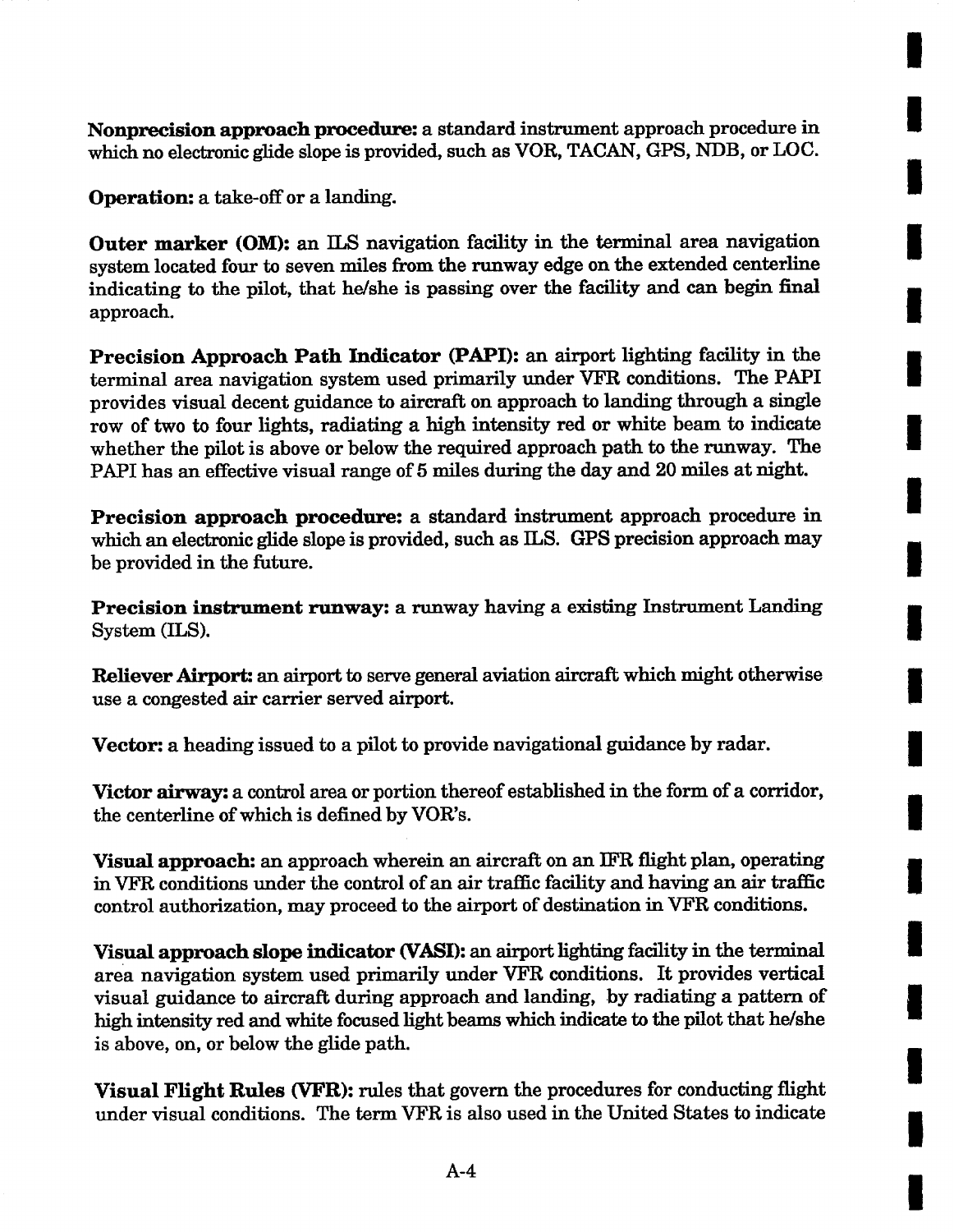weather conditions that are equal to or greater than minimum VFR requirements. In addition, it is used by pilots and controllers to indicate type of flight plan.

I

I

I

I

I

i

I

I

I

i

i

I

i

I

I

i i

i

Very High Frequency Omnidirectional Range Station (VOR): a ground-based electronic navigation aid transmitting very high frequency navigation signals, 360 degrees in azimuth, oriented from magnetic north. Used as the basis for navigation in the national airspace system. The VOR periodically identifies itself by Morse Code and may have an additional voice identification feature.

Very High Frequency Omnidirectional Range/Tactical Air Navigation (VORTAC): a navigation aid providing VOR azimuth, TACAN azimuth, and TACAN distance-measuring equipment (DME) at one site.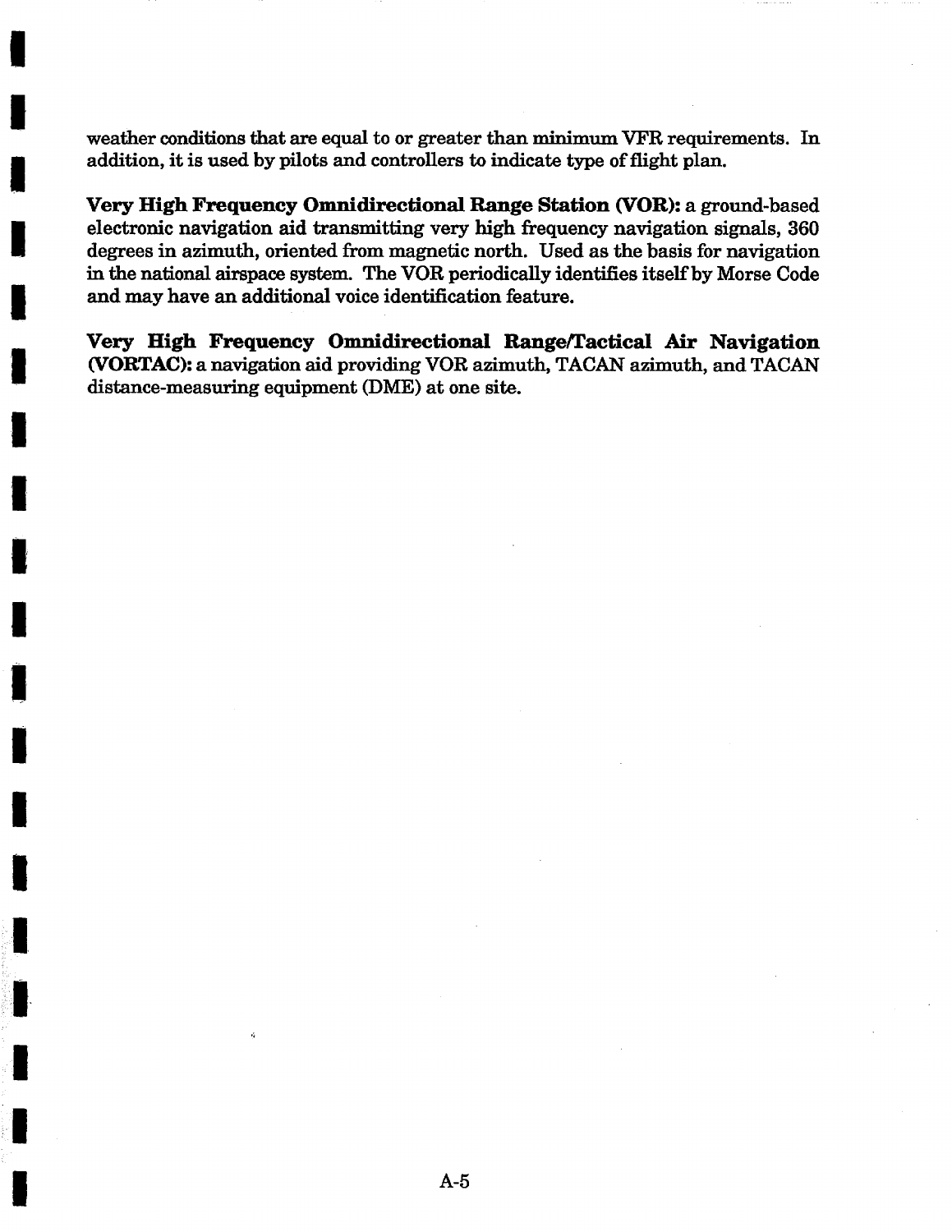## ABBREVIATIONS

**I** 

 $\cdot$ 

**I** 

**I** 

**I** 

**I** 

**I** 

**I** 

**I** 

**I** 

**I** 

**I** 

**I** 

**I** 

I

**I** 

**I** 

**I** 

**!** 

**I** 

| AGL:           | above ground level                                                                |
|----------------|-----------------------------------------------------------------------------------|
| ALS:           | approach lighting system                                                          |
| <b>ARTCC:</b>  | air route traffic control center                                                  |
| <b>ATCT:</b>   | airport traffic control tower                                                     |
| DME:           | distance measuring equipment                                                      |
| DNL:           | average yearly day-night sound level                                              |
| DWL:           | runway weight bearing capacity for aircraft with dual-wheel type landing<br>gear  |
| DTWL:          | runway weight bearing capacity for aircraft with dual-tandem type<br>landing gear |
| <b>FAA:</b>    | <b>Federal Aviation Administration</b>                                            |
| <b>F.A.R.:</b> | <b>Federal Aviation Regulations</b>                                               |
| FBO:           | fixed base operator                                                               |
| GPS:           | global positioning satellite system                                               |
| GS:            | glide slope                                                                       |
| IFR:           | instrument flight rules (F.A.R. Part 91)                                          |
| ILS:           | instrument landing system                                                         |
| LMM:           | compass locator at middle marker                                                  |
| LOC:           | <b>ILS</b> localizer                                                              |
| LOM:           | compass locator at outer marker                                                   |
| MM:            | middle marker                                                                     |
| <b>MSL:</b>    | mean sea level                                                                    |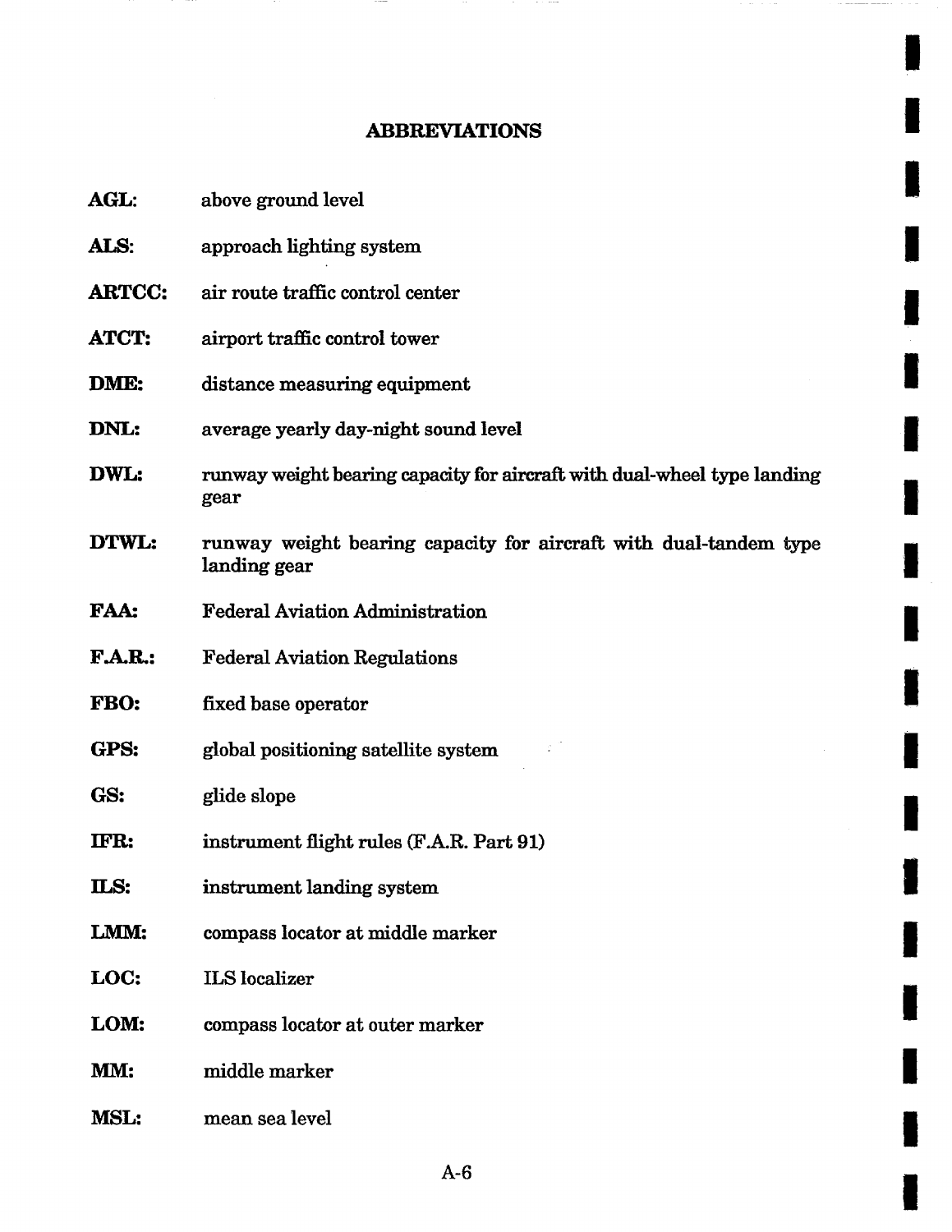| <b>NAVAID:</b> | navigational aid                                                                   |
|----------------|------------------------------------------------------------------------------------|
| NDB:           | non-directional beacon                                                             |
| OM:            | outer marker                                                                       |
| PAPI:          | precision approach path indicator                                                  |
| SEL:           | sound exposure level                                                               |
| <b>SWL:</b>    | runway weight bearing capacity for aircraft with single-wheel type<br>landing gear |
| <b>TACAN:</b>  | tactical air navigation system                                                     |
|                | <b>TRACON:</b> terminal radar approach control                                     |
| UHF:           | ultra high frequency                                                               |
| <b>VASI:</b>   | visual approach slope indicator                                                    |
| VFR:           | visual flight rules (F.A.R. Part 91)                                               |
| VHF:           | very high frequency                                                                |
| VOR:           | very high frequency omnidirectional range                                          |
| <b>VORTAC:</b> | (see VOR and TACAN)                                                                |